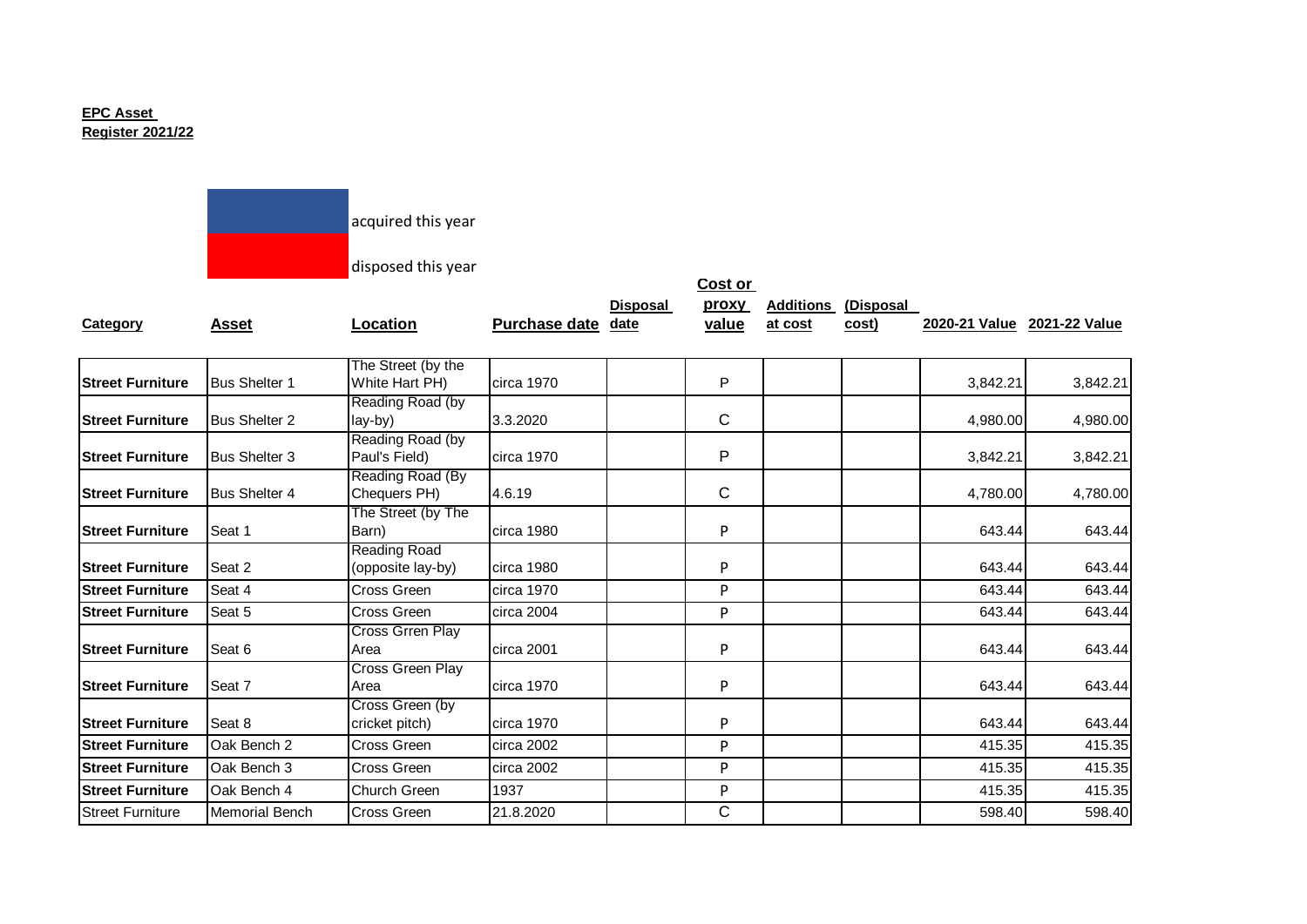|                         |                        | 2 Cross Green, 1           |            |           |                |        |          |          |
|-------------------------|------------------------|----------------------------|------------|-----------|----------------|--------|----------|----------|
|                         |                        | Chequers Green, 1          |            |           |                |        |          |          |
|                         |                        | Centre Green, 1            |            |           |                |        |          |          |
|                         |                        | Reading Road, 1 by         |            |           |                |        |          |          |
|                         |                        | School, 1 Village          |            |           |                |        |          |          |
|                         |                        | Hall, 1 Lower              |            |           |                |        |          |          |
| <b>Street Furniture</b> | 8 Litter Bins          | Common                     | 5.1.16     |           | $\mathsf C$    |        | 2,386.40 | 2,386.40 |
| <b>Street Furniture</b> | <b>Litter Bin</b>      | <b>Chequers Green</b>      | 17.10.17   |           | $\overline{C}$ |        | 492.00   | 492.00   |
| <b>Street Furniture</b> | Litter Bin             | <b>Chequers Green</b>      | 5.8.2020   |           | $\overline{C}$ |        | 159.90   | 159.90   |
|                         |                        | Lower Common near          |            |           |                |        |          |          |
| <b>Street Furniture</b> | <b>Litter Bin</b>      | The Ford                   | 5.8.2020   |           | $\mathbf C$    |        | 159.90   | 159.90   |
| <b>Street Furniture</b> | Bench                  | Cross Green                | 5.1.16     |           | $\overline{C}$ |        | 516.13   | 516.13   |
|                         | 5 picnic benches       |                            |            |           |                |        |          |          |
|                         | originally 7, 2        |                            |            |           |                |        |          |          |
|                         | Chequers green         | 2 centre green, 1          |            |           |                |        |          |          |
|                         | vandalised and         | Chequers Green, 2          |            |           |                |        |          |          |
| <b>Street Furniture</b> | removed                | Lower Common               | 5.1.16     | 22.6.2020 | $\mathbf C$    |        | 1,935.00 | 1,935.00 |
| <b>Street Furniture</b> | 3 picnic benches       | cross green                | 6.6.17     |           | $\overline{C}$ |        | 1,065.00 | 1,065.00 |
| <b>Street Furniture</b> | <b>CCTV Camera</b>     | <b>Chequers Green</b>      | 6.12.16    |           | $\overline{C}$ |        | 113.56   | 113.56   |
| <b>Street Furniture</b> | 2 wheelie bins         | <b>Burial Ground</b>       | 3.10.17    |           | $\overline{C}$ |        | 71.40    | 71.40    |
|                         | Pond dipping           |                            |            |           |                |        |          |          |
| <b>Street Furniture</b> | platform               | Cross Green                | 5.2.19     |           | $\mathbf C$    |        | 2,350.00 | 2,350.00 |
| <b>Street Furniture</b> | Pond Sign              | Cross Green                | 6.1.2020   |           | $\overline{C}$ |        | 450.00   | 450.00   |
|                         |                        | $1 \times Cross, 2 \times$ |            |           |                |        |          |          |
|                         |                        | Chequers, 2 x              |            |           |                |        |          |          |
|                         |                        | Centre, 1 x Lower          |            |           |                |        |          |          |
| <b>Street Furniture</b> | Playarea signs         | common                     | 3.12.19    |           | $\mathbf C$    |        | 930.00   | 930.00   |
|                         |                        | move around the            |            |           | $\mathbf c$    |        |          |          |
| <b>Street Furniture</b> | <b>2 Tommy Statues</b> | village                    | 22.4.21    |           |                | 308.33 |          | 308.33   |
|                         | Anti Ram Bollard       |                            |            |           |                |        |          |          |
| Fencing                 | post                   | <b>Chequers Green</b>      | 6.11.18    |           | $\mathbf C$    |        | 120.69   | 120.69   |
| Fencing                 | Fence                  | Centre Green               | circa 2001 |           | $\overline{P}$ |        | 3,568.38 | 3,568.38 |
|                         | Fencing around play    |                            |            |           |                |        |          |          |
| Fencing                 | area                   | Cross Green                | circa 2001 |           | P              |        | 986.03   | 986.03   |
|                         |                        | Garden Plots,              |            |           |                |        |          |          |
| Fencing                 | Deer Fencing           | Warbrook Lane              | 03.10.2012 |           | $\mathsf C$    |        | 1,442.00 | 1,442.00 |
| Fencing                 | Dragon's teeth         | Cross Green                | 5.3.19     |           | $\overline{C}$ |        | 1,789.32 | 1,789.32 |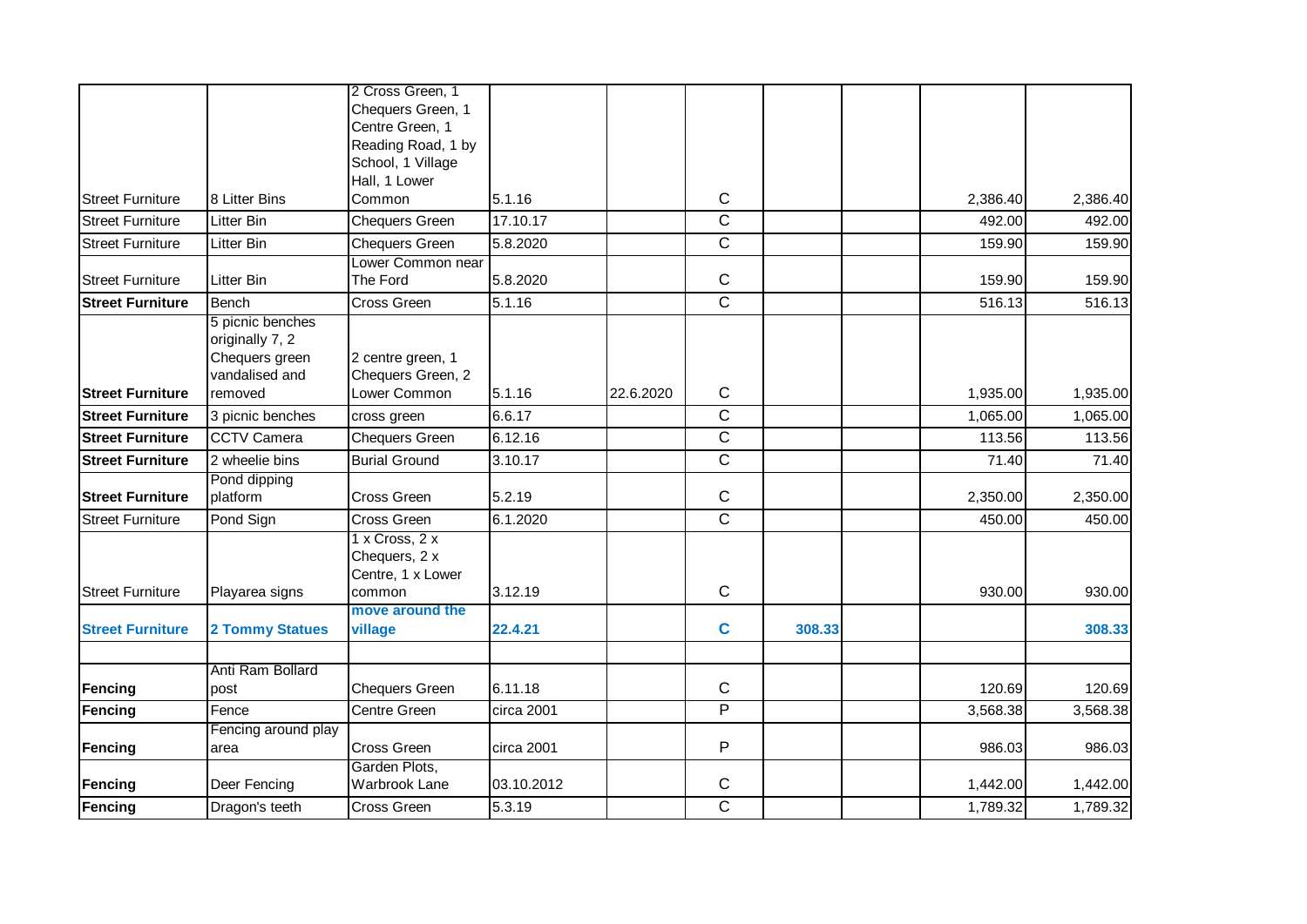| Fencing                        | Dragon's teeth      | Up Green                   | 4.6.19     | $\overline{C}$ |  | 745.55    | 745.55    |
|--------------------------------|---------------------|----------------------------|------------|----------------|--|-----------|-----------|
| Fencing                        | Dragon's teeth      | Up Green wooded<br>area    | 2.7.19     | $\mathsf{C}$   |  | 126.17    | 126.17    |
| Fencing                        | Dragon's teeth      | Cross Green beside<br>path | 5.11.19    | $\mathsf{C}$   |  | 727.38    | 727.38    |
|                                |                     |                            |            |                |  |           |           |
| <b>Burial Ground</b>           |                     |                            |            |                |  |           |           |
| Wooden<br>Lychgates            | Wood Lych Gates     | <b>Burial Ground</b>       | 1999       | P              |  | 11,296.99 | 11,296.99 |
|                                |                     |                            |            |                |  |           |           |
| Playground                     |                     |                            |            |                |  |           |           |
| <b>Equipment</b>               | Set of swings 1     | Cross Green                | circa 2001 | P              |  | 618.47    | 618.47    |
| Playground                     |                     |                            |            |                |  |           |           |
| <b>Equipment</b>               | Set of Swings 2     | Cross Green                | circa 2001 | P              |  | 618.47    | 618.47    |
| Playground                     |                     |                            |            |                |  |           |           |
| <b>Equipment</b>               | Slide               | Centre Green               | circa 2005 | P              |  | 2,680.58  | 2,680.58  |
| Playground                     |                     |                            |            |                |  |           |           |
| <b>Equipment</b>               | grass matt          | Centre Green               | 1.8.19     | $\mathsf{C}$   |  | 45.00     | 45.00     |
| Playground                     |                     |                            |            |                |  |           |           |
| <b>Equipment</b><br>Playground | Spring Bird         | Cross Green                | 01.07.2001 | $\mathsf C$    |  | 354.00    | 354.00    |
| <b>Equipment</b>               | Spring Motorbike    | Cross Green                | 01.07.2001 | $\mathsf{C}$   |  | 395.00    | 395.00    |
| Playground                     |                     |                            |            |                |  |           |           |
| <b>Equipment</b>               | <b>Spring Horse</b> | Cross Green                | 01.07.2001 | $\mathsf{C}$   |  | 354.00    | 354.00    |
| playground                     |                     |                            |            |                |  |           |           |
| <b>Equipment</b>               | Flat seat swing     | centre green               | 11.7.2016  | $\mathsf{C}$   |  | 1,985.00  | 1,985.00  |
| Playground                     | slide surround +    |                            |            |                |  |           |           |
| <b>Equipment</b>               | panels              | centre green               | 11.7.2016  | $\mathsf{C}$   |  | 2,255.00  | 2,255.00  |
| Playground                     |                     |                            |            |                |  |           |           |
| <b>Equipment</b>               | The Twist - MUGA    | <b>Chequers Green</b>      | 01.07.2001 | $\mathsf{C}$   |  | 6,286.00  | 6,286.00  |
| playground<br><b>Equipment</b> | <b>Cradle Swing</b> | <b>Chequers Green</b>      | 7.11.17    | $\mathsf C$    |  | 845.00    | 845.00    |
| Playground                     | Basketgoal Handball |                            |            |                |  |           |           |
| <b>Equipment</b>               | and Net             | <b>Chequers Green</b>      | 01.07.2001 | $\mathsf{C}$   |  | 2,332.00  | 2,332.00  |
| Playground                     |                     |                            |            |                |  |           |           |
| <b>Equipment</b>               | Basketgoal Brasilia | <b>Chequers Green</b>      | 01.07.2001 | $\mathsf C$    |  | 1,062.00  | 1,062.00  |
| Playground                     |                     |                            |            |                |  |           |           |
| <b>Equipment</b>               | Junior Swing        | <b>Chequers Green</b>      | 01.07.2001 | $\mathsf{C}$   |  | 641.00    | 641.00    |
| playground                     |                     |                            |            |                |  |           |           |
| Equipment                      | Flat swing          | <b>Chequers Green</b>      | 7.11.2017  | $\mathsf C$    |  | 534.00    | 534.00    |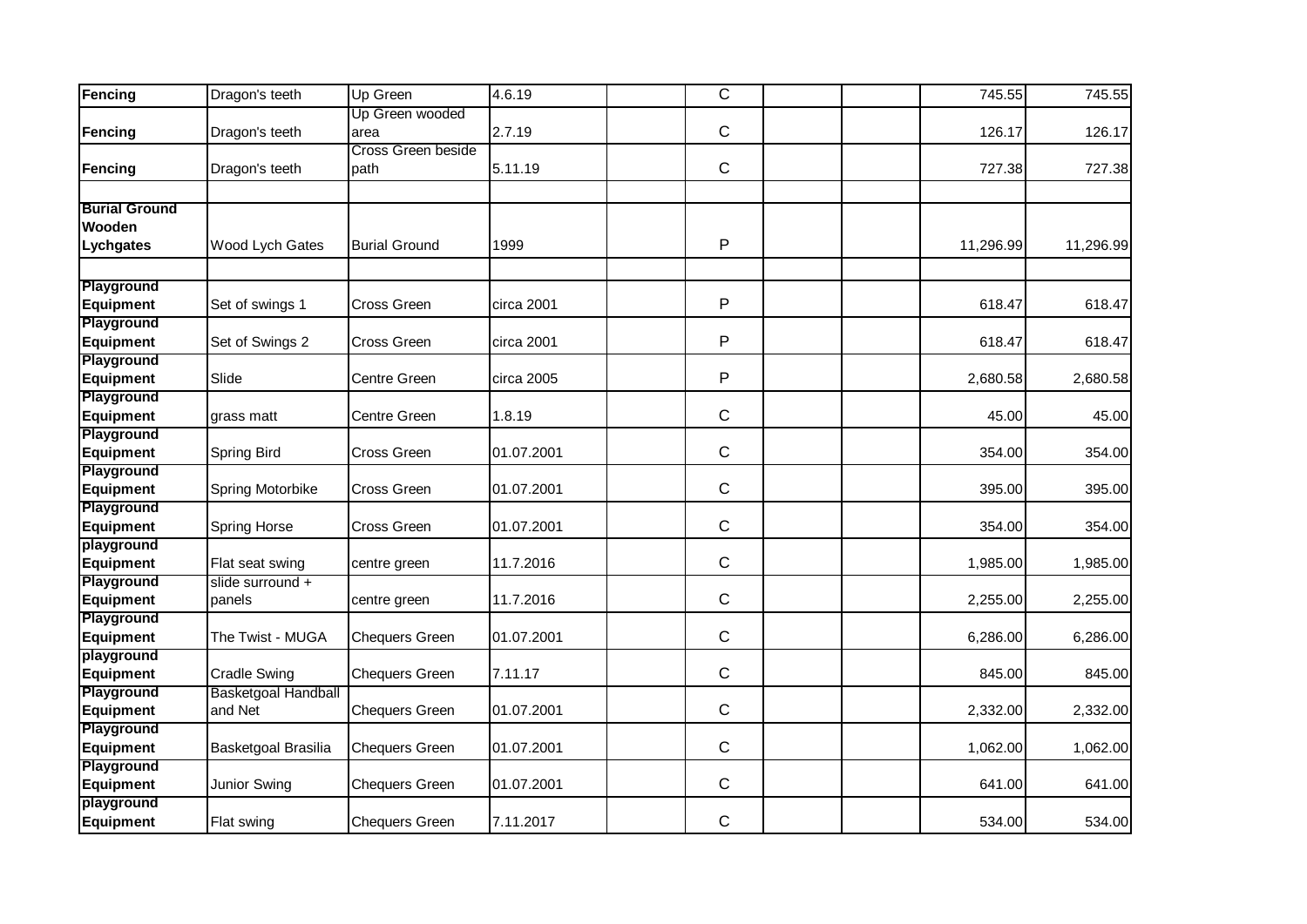| Playground<br>Equipment               | Cableway Sierra +<br>platform       | Lower Common                                                | 12.03.2009 | $\mathsf{C}$ |          | 5,152.00 | 5,152.00 |
|---------------------------------------|-------------------------------------|-------------------------------------------------------------|------------|--------------|----------|----------|----------|
| Playground                            |                                     |                                                             |            |              |          |          |          |
| <b>Equipment</b>                      | zip wire seat                       | Lower Common                                                | 6.11.18    | $\mathsf{C}$ |          | 195.84   | 195.84   |
| Playground                            | <b>Climbing Pyramid</b>             |                                                             |            |              |          |          |          |
| <b>Equipment</b>                      | Jungle                              | Lower Common                                                | 12.03.2009 | $\mathsf{C}$ |          | 2,144.80 | 2,144.80 |
| Playground                            | Grass Grow-through-                 |                                                             |            |              |          |          |          |
| <b>Equipment</b>                      | mat                                 | Lower Common                                                | 13.10.2010 | $\mathsf{C}$ |          | 529.00   | 529.00   |
| Playground                            |                                     |                                                             |            |              |          |          |          |
| <b>Equipment</b>                      | Springer rocker                     | Lower Common                                                | 1.8.19     | $\mathsf{C}$ |          | 360.00   | 360.00   |
| Playground                            | grass lock matting                  |                                                             |            |              |          |          |          |
| <b>Equipment</b>                      | 8sqm                                | Lower Common                                                | 1.8.19     | $\mathsf C$  |          | 336.00   | 336.00   |
| Playground                            | Swing - Lily of the                 |                                                             |            |              |          |          |          |
| <b>Equipment</b>                      | Valley                              | Lower Common                                                | 13.10.2010 | $\mathsf{C}$ |          | 1,406.74 | 1,406.74 |
| Playground                            | Profi Paso Doble                    |                                                             |            |              |          |          |          |
| <b>Equipment</b>                      | Active trail                        | Lower Common                                                | 13.10.2010 | $\mathsf{C}$ |          | 2,450.00 | 2,450.00 |
| Playground                            | Grass Grow-through-                 |                                                             |            |              |          |          |          |
| Equipment                             | mat                                 | Lower Common                                                | 22.01.2010 | $\mathsf C$  |          | 480.20   | 480.20   |
| Playground                            |                                     |                                                             |            |              |          |          |          |
| <b>Equipment</b>                      | Easy-Gate                           | <b>Cross Green</b>                                          | 03.02.2015 | $\mathsf C$  |          | 720.00   | 720.00   |
| Playground                            | 2 Toddler Seats and                 |                                                             |            |              |          |          |          |
| <b>Equipment</b>                      | 2 Junior seats                      | <b>Cross Green</b>                                          | 2.6.15     | $\mathsf{C}$ |          | 849.70   | 849.70   |
| Playground<br><b>Equipment</b>        | 3 cradleseats and 2<br>junior seats | 2 cradle chequers, 1<br>cradle and 2 junior<br>lower common | 28.8.15    | $\mathsf C$  |          | 1,029.07 | 1,029.07 |
| Playground                            |                                     |                                                             |            |              |          |          |          |
| <b>Equipment</b>                      | Junior swing Trail                  | <b>Centre Green</b>                                         | 18.10.16   | $\mathsf{C}$ |          | 3,500.00 | 3,500.00 |
| Playground                            | <b>Birds Nest Swing</b>             | <b>Centre Green</b>                                         | 4.4.17     | $\mathsf{C}$ |          |          |          |
| <b>Equipment</b><br><b>Playground</b> |                                     |                                                             |            |              |          | 1,750.00 | 1,750.00 |
| <b>Equipment</b>                      | Lumberstacks 4                      | Centre Green                                                | 4.4.17     | $\mathsf C$  |          | 4,380.00 | 4,380.00 |
| Playground                            | Junior swing and                    |                                                             |            |              |          |          |          |
| <b>Equipment</b>                      | safety surface                      | Lower Common                                                | 4.12.18    | $\mathsf C$  |          | 4,750.00 | 4,750.00 |
| Playground                            | grass lock matting                  |                                                             |            |              |          |          |          |
| <b>Equipment</b>                      | 14sqm                               | Lower Common                                                | 1.8.19     | $\mathsf{C}$ |          | 532.00   | 532.00   |
| <b>Playground</b>                     |                                     |                                                             |            |              |          |          |          |
| <b>Equipment</b>                      | <b>Goal posts</b>                   | <b>Chequers Green</b>                                       | 8.11.21    | $\mathbf c$  | 357.50   |          | 357.50   |
| <b>Playground</b>                     |                                     |                                                             |            |              |          |          |          |
| <b>Equipment</b>                      | <b>Standalone slide</b>             | <b>Lower Common</b>                                         | 8.10.21    | $\mathbf c$  | 4,375.00 |          | 4,375.00 |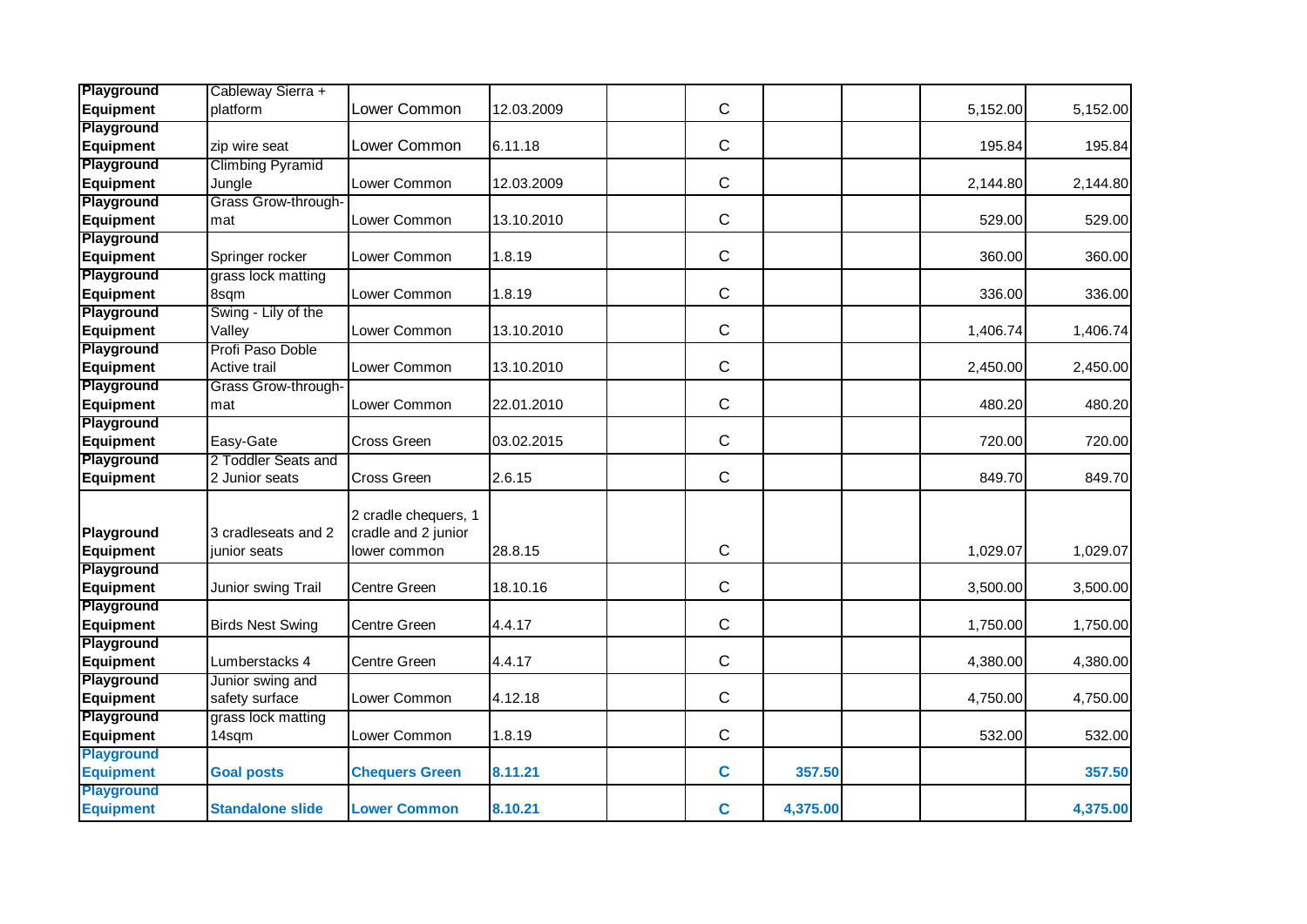| <b>Playground</b>                                                                                                                                                                                                                                                                                                                                                                                                                                                                                                         |                         |                                             |            |           |                         |          |                                                                                                                                                                                                                                                                                        |        |
|---------------------------------------------------------------------------------------------------------------------------------------------------------------------------------------------------------------------------------------------------------------------------------------------------------------------------------------------------------------------------------------------------------------------------------------------------------------------------------------------------------------------------|-------------------------|---------------------------------------------|------------|-----------|-------------------------|----------|----------------------------------------------------------------------------------------------------------------------------------------------------------------------------------------------------------------------------------------------------------------------------------------|--------|
| <b>Equipment</b>                                                                                                                                                                                                                                                                                                                                                                                                                                                                                                          | <b>Rubber surfacing</b> | <b>Lower Common</b>                         | 8.10.21    |           | $\mathbf c$             | 2,850.00 |                                                                                                                                                                                                                                                                                        |        |
|                                                                                                                                                                                                                                                                                                                                                                                                                                                                                                                           |                         |                                             |            |           |                         |          | 2,850.00<br>200.00<br>200.00<br>80.80<br>80.80<br>42.70<br>42.70<br>3,050.00<br>3,050.00<br>2,925.00<br>2,925.00<br>2,625.00<br>2,625.00<br>1,498.90<br>1,498.90<br>93.99<br>93.99<br>84.99<br>84.99<br>35.32<br>35.32<br>490.00<br>490.00<br>1,614.49<br>1,614.49<br>259.68<br>259.68 |        |
|                                                                                                                                                                                                                                                                                                                                                                                                                                                                                                                           | Xmas Lights             | Village Hall                                | 1.12.15    |           | $\overline{C}$          |          |                                                                                                                                                                                                                                                                                        |        |
|                                                                                                                                                                                                                                                                                                                                                                                                                                                                                                                           |                         |                                             |            |           |                         |          |                                                                                                                                                                                                                                                                                        |        |
|                                                                                                                                                                                                                                                                                                                                                                                                                                                                                                                           |                         | Village Hall                                | 4.10.16    |           | $\mathsf C$             |          |                                                                                                                                                                                                                                                                                        |        |
|                                                                                                                                                                                                                                                                                                                                                                                                                                                                                                                           |                         | Village Hall                                | 12.12.18   |           | $\mathsf C$             |          |                                                                                                                                                                                                                                                                                        |        |
|                                                                                                                                                                                                                                                                                                                                                                                                                                                                                                                           |                         | Moves around the                            |            |           |                         |          |                                                                                                                                                                                                                                                                                        |        |
|                                                                                                                                                                                                                                                                                                                                                                                                                                                                                                                           |                         | Village                                     | 03.09.2013 |           | $\mathsf C$             |          |                                                                                                                                                                                                                                                                                        |        |
|                                                                                                                                                                                                                                                                                                                                                                                                                                                                                                                           |                         | Moves around the                            |            |           |                         |          |                                                                                                                                                                                                                                                                                        |        |
|                                                                                                                                                                                                                                                                                                                                                                                                                                                                                                                           | Device                  | Village                                     | 2.2.16     |           | $\mathsf C$             |          |                                                                                                                                                                                                                                                                                        |        |
|                                                                                                                                                                                                                                                                                                                                                                                                                                                                                                                           | Speed Indicator         | Moves around the                            |            |           |                         |          |                                                                                                                                                                                                                                                                                        |        |
|                                                                                                                                                                                                                                                                                                                                                                                                                                                                                                                           | Device                  | Village                                     | 15.5.18    |           | $\mathsf C$             |          |                                                                                                                                                                                                                                                                                        |        |
|                                                                                                                                                                                                                                                                                                                                                                                                                                                                                                                           |                         | Eversley Village Hall 6.2.18                |            |           | $\mathsf C$             |          |                                                                                                                                                                                                                                                                                        |        |
|                                                                                                                                                                                                                                                                                                                                                                                                                                                                                                                           |                         |                                             |            |           |                         |          |                                                                                                                                                                                                                                                                                        |        |
|                                                                                                                                                                                                                                                                                                                                                                                                                                                                                                                           |                         | Cllr Edge                                   | 4.7.17     |           | $\overline{\mathsf{C}}$ |          |                                                                                                                                                                                                                                                                                        |        |
|                                                                                                                                                                                                                                                                                                                                                                                                                                                                                                                           |                         | Cllr Edge                                   | 4.7.17     |           | $\mathbf C$             |          |                                                                                                                                                                                                                                                                                        |        |
|                                                                                                                                                                                                                                                                                                                                                                                                                                                                                                                           |                         |                                             |            |           |                         |          |                                                                                                                                                                                                                                                                                        |        |
|                                                                                                                                                                                                                                                                                                                                                                                                                                                                                                                           |                         | Clerk's Office, 18                          |            |           |                         |          |                                                                                                                                                                                                                                                                                        |        |
|                                                                                                                                                                                                                                                                                                                                                                                                                                                                                                                           |                         | Village Way, Yateley,<br><b>GU46 7SD</b>    | 16.08.2013 |           | $\mathsf C$             |          |                                                                                                                                                                                                                                                                                        |        |
|                                                                                                                                                                                                                                                                                                                                                                                                                                                                                                                           |                         | Clerk's Office, 18                          |            |           |                         |          |                                                                                                                                                                                                                                                                                        |        |
|                                                                                                                                                                                                                                                                                                                                                                                                                                                                                                                           |                         | Village Way, Yateley,                       |            |           |                         |          |                                                                                                                                                                                                                                                                                        |        |
|                                                                                                                                                                                                                                                                                                                                                                                                                                                                                                                           |                         | <b>GU46 7SD</b>                             | 02.12.2014 |           | $\mathsf C$             |          |                                                                                                                                                                                                                                                                                        |        |
|                                                                                                                                                                                                                                                                                                                                                                                                                                                                                                                           |                         | Clerk's Office, 18                          |            |           |                         |          |                                                                                                                                                                                                                                                                                        |        |
|                                                                                                                                                                                                                                                                                                                                                                                                                                                                                                                           |                         | Village Way, Yateley,                       |            |           |                         |          |                                                                                                                                                                                                                                                                                        |        |
|                                                                                                                                                                                                                                                                                                                                                                                                                                                                                                                           |                         | <b>GU46 7SD</b>                             | 15.2.2021  |           | ${\bf C}$               |          |                                                                                                                                                                                                                                                                                        |        |
|                                                                                                                                                                                                                                                                                                                                                                                                                                                                                                                           |                         | Clerk's Office, 18<br>Village Way, Yateley, |            |           |                         |          |                                                                                                                                                                                                                                                                                        |        |
|                                                                                                                                                                                                                                                                                                                                                                                                                                                                                                                           |                         | <b>GU46 7SD</b>                             |            | 1.10.19   | $\mathsf C$             |          |                                                                                                                                                                                                                                                                                        |        |
|                                                                                                                                                                                                                                                                                                                                                                                                                                                                                                                           |                         | Clerk's Office, 18                          |            |           |                         |          |                                                                                                                                                                                                                                                                                        |        |
|                                                                                                                                                                                                                                                                                                                                                                                                                                                                                                                           |                         | Village Way, Yateley,                       |            |           |                         |          |                                                                                                                                                                                                                                                                                        |        |
| Lights<br><b>Additional Xmas</b><br>Lights<br>Lights<br>Extension cable for<br>Lights<br>lights<br>Speed Indicator<br><b>SID</b><br>Device<br>Speed Indicator<br><b>Mini SID</b><br><b>Mini SID</b><br><b>Defibrillator</b><br>Defibrillator<br>Hedge Trimmer<br><b>Equipment</b><br>Petrol Strimmer<br><b>Equipment</b><br><b>BT</b> Phone with<br><b>Office</b><br>answer machine<br><b>Office</b><br>Laptop<br>Office<br>Laptop<br>Office<br>Printer<br>Shredder<br><b>Office</b><br><b>Office</b><br>Lockable cabinet | <b>GU46 7SD</b>         | 4.12.18                                     |            | ${\bf C}$ |                         | 65.37    | 65.37                                                                                                                                                                                                                                                                                  |        |
|                                                                                                                                                                                                                                                                                                                                                                                                                                                                                                                           |                         | Clerk's Office, 18                          |            |           |                         |          |                                                                                                                                                                                                                                                                                        |        |
|                                                                                                                                                                                                                                                                                                                                                                                                                                                                                                                           |                         | Village Way, Yateley,                       |            |           |                         |          |                                                                                                                                                                                                                                                                                        |        |
|                                                                                                                                                                                                                                                                                                                                                                                                                                                                                                                           |                         | <b>GU46 7SD</b>                             | 4.12.18    |           | $\mathsf C$             |          | 239.00                                                                                                                                                                                                                                                                                 | 239.00 |